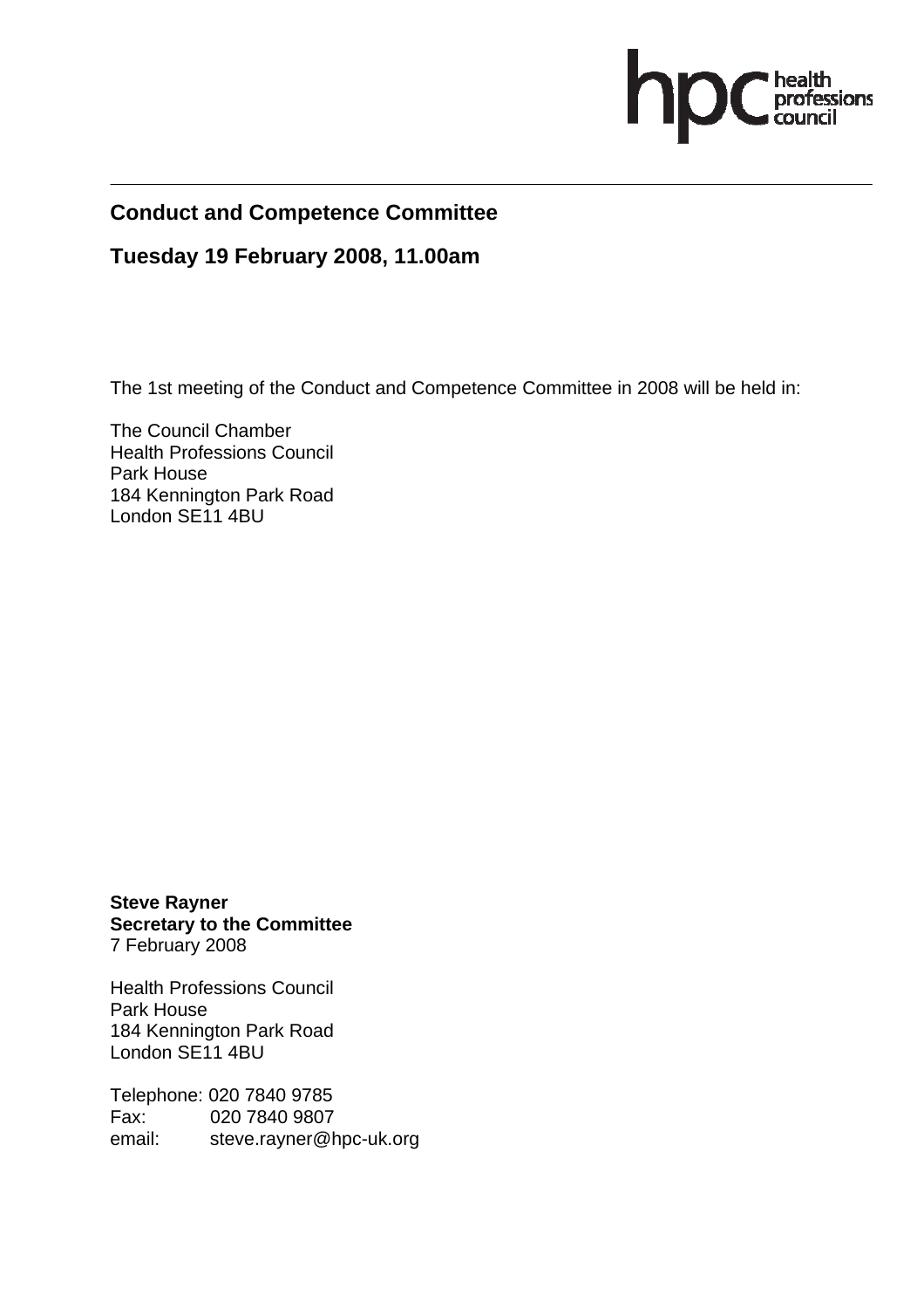# **Agenda – open to members of the public**

| 1.                            | <b>Apologies for absence</b>                                                                    | verbal                      |
|-------------------------------|-------------------------------------------------------------------------------------------------|-----------------------------|
| 2.                            | Approval of agenda                                                                              | verbal                      |
| 3.                            | Minutes of the Committee of 12 September 2007<br>Steve Rayner, Secretary to the Committee       | enclosure 1<br>paper CC1/08 |
| 4.                            | <b>Chairman's report</b>                                                                        | verbal                      |
| 5.                            | <b>Director of Fitness to Practise report</b><br>Kelly Johnson, Director of Fitness to Practice | enclosure 2<br>paper CC2/08 |
| Items for approval/discussion |                                                                                                 |                             |
| 6.                            | <b>Fitness to Practise Workplan</b><br>Kelly Johnson, Director of Fitness to Practice           | enclosure 3<br>paper CC3/08 |
| 7.                            | Update on Fitness to Practise Workplan 2007<br>Kelly Johnson, Director of Fitness to Practice   | enclosure 4<br>paper CC4/08 |
| 8.                            | <b>Committee Self-evaluation</b><br>Niamh O'Sullivan, Secretary to Council                      | enclosure 5<br>paper CC5/08 |
| 9.                            | <b>Standards of Conduct, Performance and Ethics</b><br><b>Charlotte Urwin, Policy Officer</b>   | enclosure 6<br>paper CC6/08 |
|                               | 10. Confidentiality Guidance<br><b>Charlotte Urwin, Policy Officer</b>                          | enclosure 7<br>paper CC7/08 |
| Items to note                 |                                                                                                 |                             |
| 11.                           | <b>Update on Continuing Fitness to Practise Professional</b><br><b>Liaison Group</b>            | verbal                      |

Anna Van Der Gaag, President of the Council

**12. Any other business**  Previously notified to and agreed by the Chairman.

#### **13. Future dates of Conduct and Competence Committees**

Wednesday 23 April 2008, 10.30 am (FTP Forum) Wednesday 17 September 2008 (FTP Forum) Friday 21 November 2008

Public RD: None